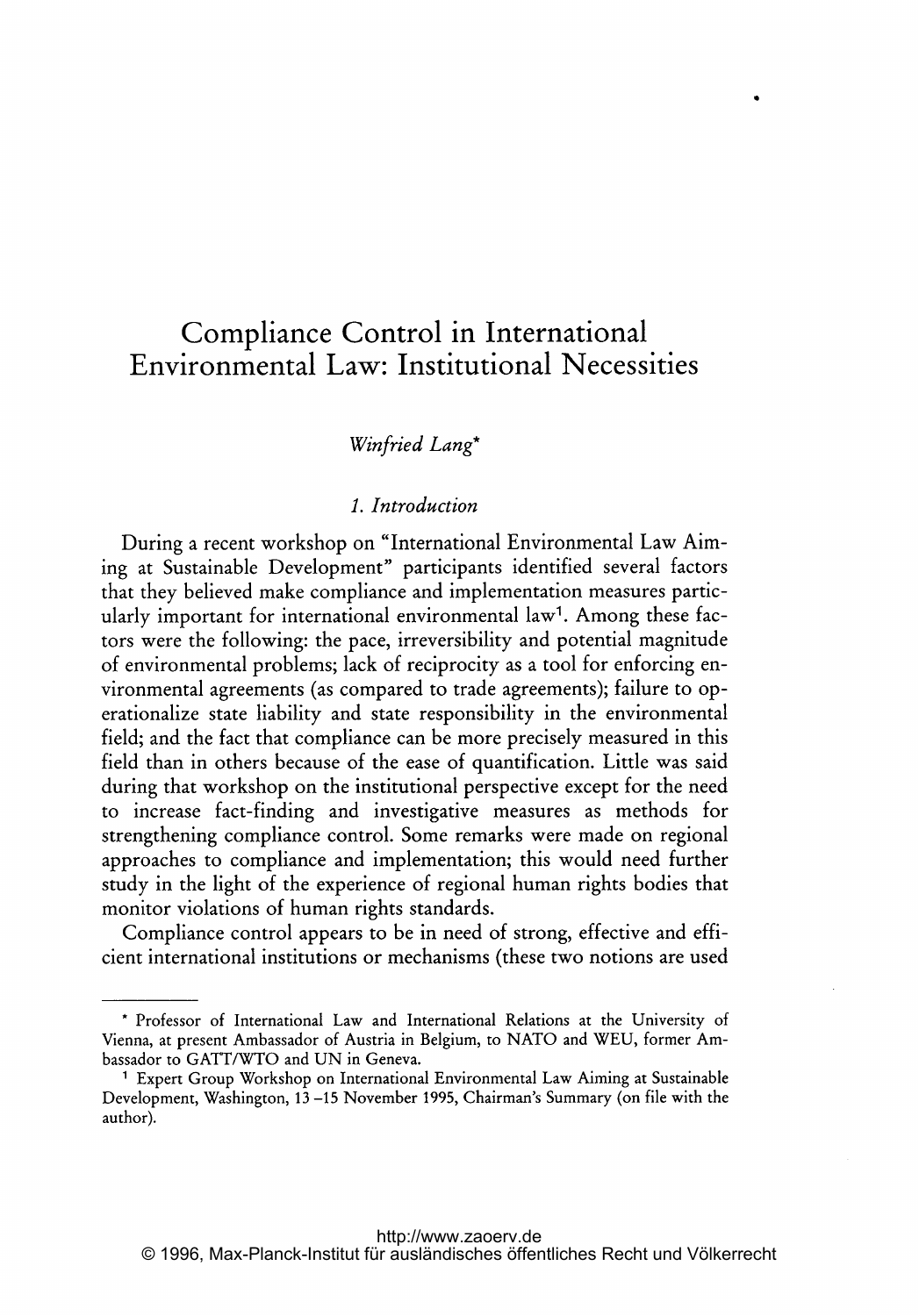interchangeably), because in each and every case of non-compliance the tension between sovereignty and interdependence, between political convenience and respect for legal obligations, is likely to arise<sup>2</sup>. Compliance control to be successful has to be based on the shared political will of all participants in <sup>a</sup> specific regime. Control takes place only to the extent that it is accepted by those to be controlled.

This paper will as <sup>a</sup> first step explore the institutional possibilities that are available for compliance control3. Then, three cases of existing or emerging control-systems will be analyzed. Finally, after comparing possibilities and real life situations, some preliminary conclusions will be drawn.

#### 2. Institutional Possibilities

What types of international institutions are at the disposal of treaty-makers<sup>4</sup>?

<sup>3</sup> On the specifics of compliance control in the field of environment beyond institutional issues see R. Mitchell, Intentional Oil Pollution at Sea, Cambridge Mass. 1994,  $297 - 344.$ 

<sup>2</sup> On compliance control in environmental regimes see in particular A. Handler Chayes/A. Chayes/R. Mitchell, Active Compliance Management in Environmental Treaties, in: W, Lang (ed.), Sustainable Development and International Law, London 1995, 75 - 89; P. <sup>S</sup> <sup>z</sup> <sup>e</sup> 11, The Development of Multilateral Mechanisms for Monitoring Compliance, ibid., 97-109; see also K. Sachariew, Promoting Compliance with International Environmental Legal Standards: Reflections on Monitoring and Reporting Mechanisms, Yearbook of International Environmental Law 1991, 31–52; J. H. Ausubel/D. G. Victo r, Verification of International Environmental Agreements, Ann. Rev. Energy Environ. 17/1, 1992, 1–43; D. Victor et al., Review Mechanisms in the Effective Implementation of International Environmental Agreements, Working Paper IIASA (International Institute of Applied Systems Analysis, Laxenburg - Austria) November 1994 and L. Boisson de Chazournes, La mise en oeuvre du droit international dans le domaine de la protection de l'environnement: enjeux et défis, Revue Générale de Droit International Public, janvieravril 1995, 37 – 76, as well as W. Fischer, The Verification of International Conventions on Protection of the Environment and Common Resources, Berichte des Forschungszentrums Jülich 2495, and most recently A. Chayes/A. Handler Chayes, The New Sovereignty. Compliance with International Regulatory Agreements, Cambridge Mass. 1995; J. Cameron/j. Werksman/P. Roderick (eds.), Improving Compliance with International Environmental Law, London 1996, as well as E. Brown Weiss/H.J. Jacobson (eds.), Compliance with International Environmental Agreements, New York 1996.

<sup>&</sup>lt;sup>4</sup> As for the characteristics of institutionalized compliance control see also W. Lang, Compliance with Disarmament Obligations, ZaöRV 55 (1995), 69 - 88 and W. Lang Verhinderung von Erfüllungsdefiziten im Völkerrecht: Beispiele aus Abrüstung und Umweltschutz, in: Für Staat und Recht, FS für H. Schambeck, Berlin 1994, 817 - 835.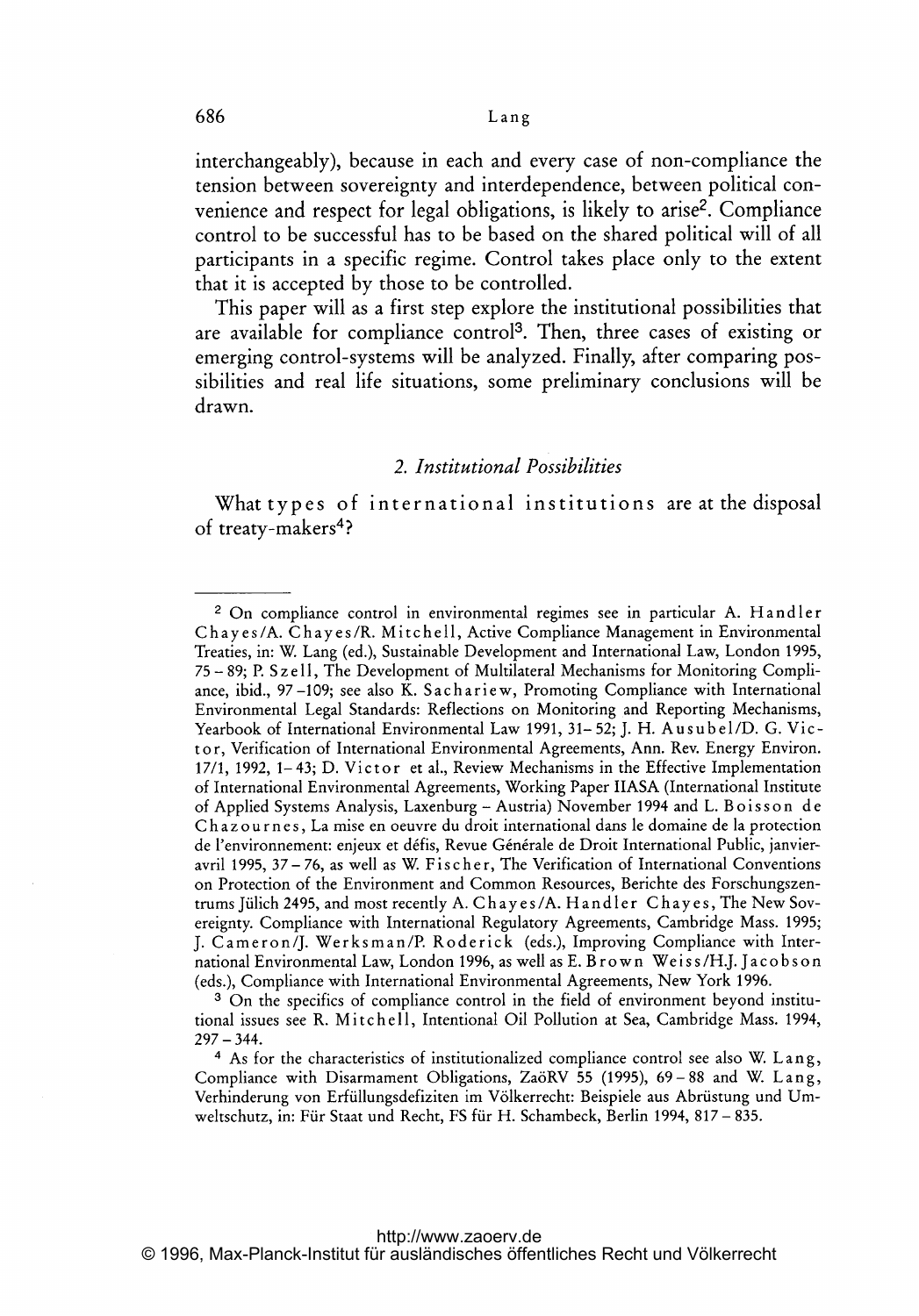- Bu reaucratic/ad minis trative bodies such as secretariats, which are composed of international civil servants, paying allegiance to the overall purpose of the respective organization, and without financial or other dependence on their home governments.

- Expert/scientific bodies, which meet periodically and are composed of highly qualified individuals who do not depend for their remuneration or appointment on their home government, although some exceptions and certain grey zones may be unavoidable.

-judicial bodies come close to the previous category except for the fact that legal arguments dominate in their deliberations; nevertheless many of these arguments have to rely on expert/scientific insight. Such bodies may be of <sup>a</sup> permanent character or they may be called into action whenever the need arises (see WTO panels). Most of the members of these bodies have <sup>a</sup> legal background as lawyers or judges.

-Political bodies are composed of government representatives, who reflect official views. The smaller such bodies are (as opposed to socalled "open-ended" bodies), the less likely they are to transform themselves into a purely diplomatic negotiation exercise.

The above-mentioned types are "pure" models, which means that all kinds of mixtures may exist. These bodies usually do not work in isolation from each other; e.g. the political body deciding on sanctions or assistance measures relies on information collected by <sup>a</sup> secretariat and evaluated by <sup>a</sup> scientific committee. Furthermore, international institutions do not act in <sup>a</sup> vacuum: they need the financial support of governments for their very existence. In many instances they have to base their work on data furnished by the same governments they are supposed to control. More or less independent sources of information such as NGOs or media may be helpful especially in cases where governments try to cheat or to deliver no data at all. If environmental regimes have financial mechanisms which are supposed to facilitate the performance of developing countries or economies in transition, it is likely that compliance control bodies will use these mechanisms in order to apply <sup>a</sup> strategy of "carrots" and "sticks". Thus, compliance control is a complex process that involves several institutions and actions at various levels.

What functions have to be performed by international institutions in the context of compliance control5)

<sup>5</sup> Possible functions of compliance control systems in general were identified by E. Kornblum, Etude comparative de différents systèmes de rapports d'auto-évaluation, portant sur le respect, par les Etats, de leurs obligations internationales, Revue Internationale de la Croix Rouge, 77/812, mars-avril 1995, 159 -160.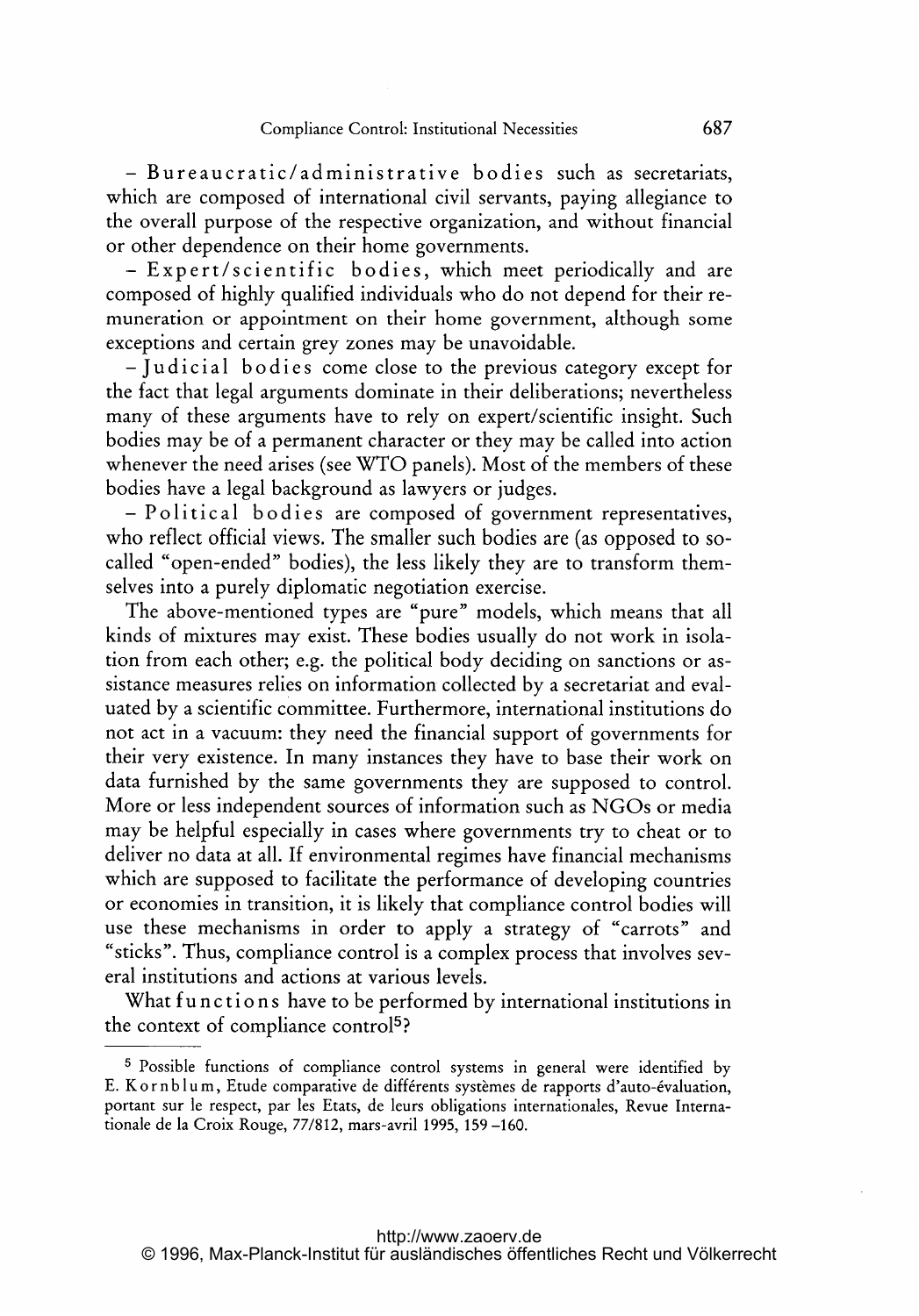-Data-collecting function: This maybe restricted to the simple registration of data submitted by governments but may also include the results of investigations undertaken by the international institution itself.

- Reviewing function: The control body reviews data and information submitted by governments on their performance and/or information obtained by other means. This review may range from the simple taking note of submissions to <sup>a</sup> thorough evaluation of their contents against the background of parameters fixed in the treaty or related instruments.

- Investigative functions: The control body does not satisfy itself with information received; it requests supplementary written information from the respective government; it may ask questions of the representatives of the government under scrutiny; it may even trigger "on-site inspections", which however, in most instances require the consent of the state to be inspected.

- Recommendatory function: The control body after summing up its conclusions issues recommendations directly or indirectly, publicly or in confidence to the government under scrutiny, if the latter's performance has not been in full conformity with its obligations. The degree of publicity given to these recommendations can be an element of pressure ("shaming them into compliance"). Recommendations may also be submitted by the expert/scientific body to the political body, especially as regards the consequences of poor compliance or non-compliance.

-Taking measures function: This function is necessary insofar as the relevant treaty entitles the control body or bodies to go beyond the mere monitoring and evaluating activity. Measures to be taken cover <sup>a</sup> broad spectrum of possibilities: Sanctions from within (e.g. suspension of rights and privileges of membership); sanctions from without (e.g. trade embargos for environmentally detrimental behaviour). Assistance measures or withholding of assistance may work, if the country under scrutiny does not have at its disposal the technical capacities, administrative skills and/or financial means to fulfill adequately its obligations; it may therefore be vulnerable vis-à-vis pressures exerted by the membership as a whole.

The above-mentioned functions need not be performed by one and the same institution. It could well be that the second, third and fourth tasks (review, investigation, recommendation) are accomplished by an expert/scientific body composed of highly qualified individuals who act independently of any governmental influence. But the fifth function, which may in some instances severely interfere with the sovereignty of the country concerned, is frequently reserved for <sup>a</sup> political body on which repre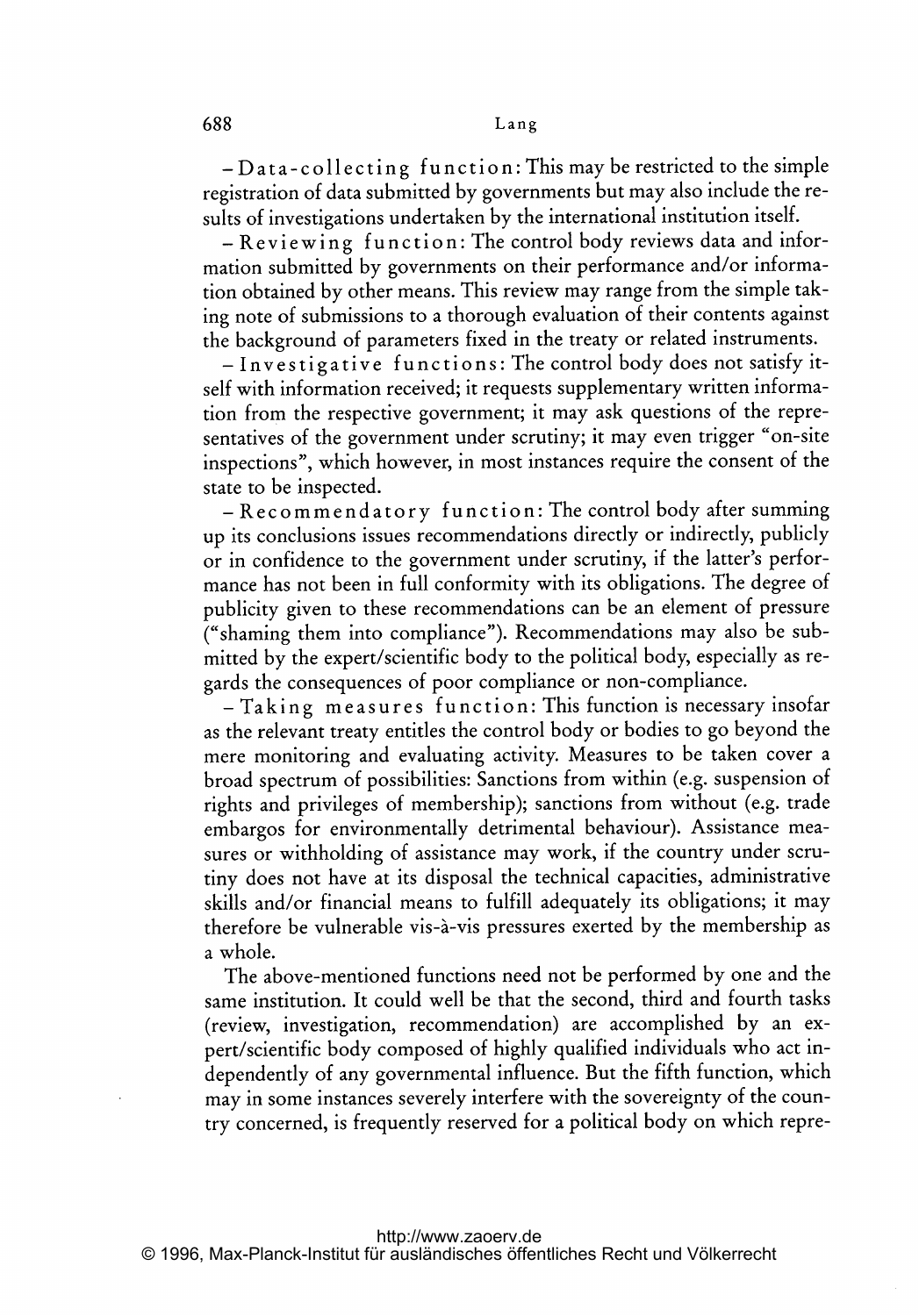sentatives of all or <sup>a</sup> limited number of other governments are sitting and drawing conclusions in respect of other states' parties more or less poor performance ("peer review").

Against the background of these rather abstract types of institutions and functions three cases will be examined: ozone depletion, climate change and marine pollution. The first two cases are of <sup>a</sup> global dimension, whereas the third one has <sup>a</sup> regional scope6.

### 3. Three Cases

The Montreal Protocol on Substances that Deplete the Ozone Layer (1987) is considered the most advanced system of compliance control in the environmental field. This system, which is only in the early phases of functioning, has - from an institutional perspective some significant features<sup>7</sup>.

Instead of a single body responsible for compliance control, it has <sup>a</sup> set of three organs which act in an interlocking way:

- The Secretariat (bureaucratic body) is not only in charge of receiving the relevant data from the Parties and incorporating them into highly sophisticated documents. The Secretariat is also entitled to trigger an ad hoc investigation if, during the performance of its routine duties, it concludes that <sup>a</sup> certain Party has deviated from its obligations.

- The Implementation Committee is composed of "Parties" and not of independent individuals. This fact may cause some doubts as to the impartiality and objectivity of this body. However, as the size of the body is small - its 10 Parties represent less than 10 percent of the membership - <sup>a</sup> relatively high degree of efficiency can be expected. This Committee performs not only the reviewing and investigatory function (with the possibility of on-site inspections if accepted by the Party to be inspected) but also the recommending function; it has to recommend to the

<sup>6</sup> As regards possible future compliance control systems see Doc. UNEP/CHW 3./ Inf. <sup>5</sup> of 14 June 1995 (Monitoring Implementation of and Compliance with the Basel Convention on the Control of Transboundary Movements of Hazardous Wastes and Other Wastes and Their Disposal).

<sup>&</sup>lt;sup>7</sup> Among the growing literature on the compliance control system of the ozone regime see W. Lang, Compliance Control in Respect of the Montreal Protocol, ASIL Proceedings 1995, 206 - 210; and the contributions to the international Workshop on the Ozone Treaties and their Influence on the Building of International Environmental Regimes, Doc. UNEP/OzL. Pro 7/INF 1, of <sup>6</sup> December 1995.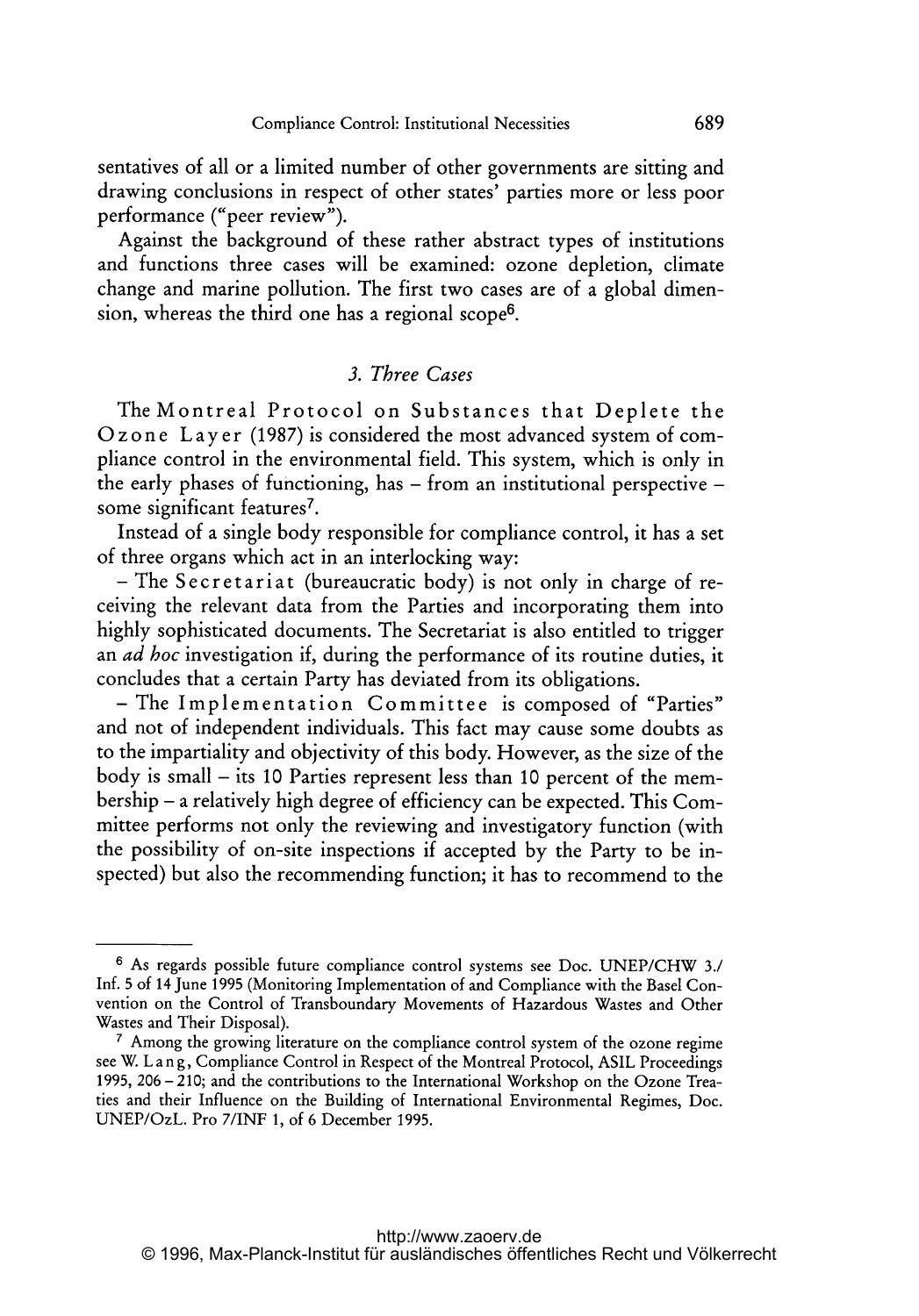main political organ, the Meeting of the Parties, whatever measures appear to be advisable in cases of non-compliance or poor compliance.

 $-$  The Meeting of the Parties, as the political body comprising the full membership of the Protocol, is entitled to take measures that range from sanctions to assistance: it may issue interim calls and/or recommendations; it may decide on giving or withholding assistance through the Multilateral Fund or the Global Environment Facility (GEF); it may suspend rights and privileges under the Protocol in the field of trade or transfer of technology.

It should be noted that this complex machinery of interlocking institutions and procedures was not contained in the original version of the Protocol, which only provided for some kind of "enabling clause" (Article 8) 8. This clause served as the basis for later decisions by subsequent Meetings of the Parties which established <sup>a</sup> full-fledged system of control. Furthermore, it should be mentioned that the full functioning of this complex system did not start before 19959. Only at this late stage did the Implementation Committee refuse to satisfy itself with conclusions concerning the fulfillment of duties on data reporting, although some states were still not in compliance with this minimum requirement. Mauritania was threatened with <sup>a</sup> cut-off of support from the Multilateral Fund if it did not confirm its eligibility for such support by submitting data to justify its qualification as <sup>a</sup> developing country. Countries in transition, in particular Russia, although complying with their reporting duties, had serious difficulties justifying their non-compliance with reduction commitments. Such non-compliance could also engender the loss of support from financial sources such as the Global Environment Facility (GEF).

In this context it should be noted that one of the positive features of the Montreal Protocol, namely its role as <sup>a</sup> "living organism", which implies <sup>a</sup> continuing strengthening of prohibitions, phase-outs etc., does not facilitate compliance control. As long as not all Parties have ratified the most recent amendment or acquiesced to the most recent adjustment – levels of required compliance thus being different - no clear picture of the general performance can be attained. From an overall perspective the system of the Montreal Protocol is considered consensual and non-confrontational. It reflects <sup>a</sup> kind of encouragement-based approach that has served as <sup>a</sup> model for other systems such as that on the reduction of sulfur emissions.

<sup>8</sup> For the original and revised versions of the Protocol see Handbook for the Montreal Protocol on Substances that Deplete the Ozone Layer, 3rd ed., August 1993.

<sup>9</sup> See the respective entry in the Yearbook of international Environmental Law 1995.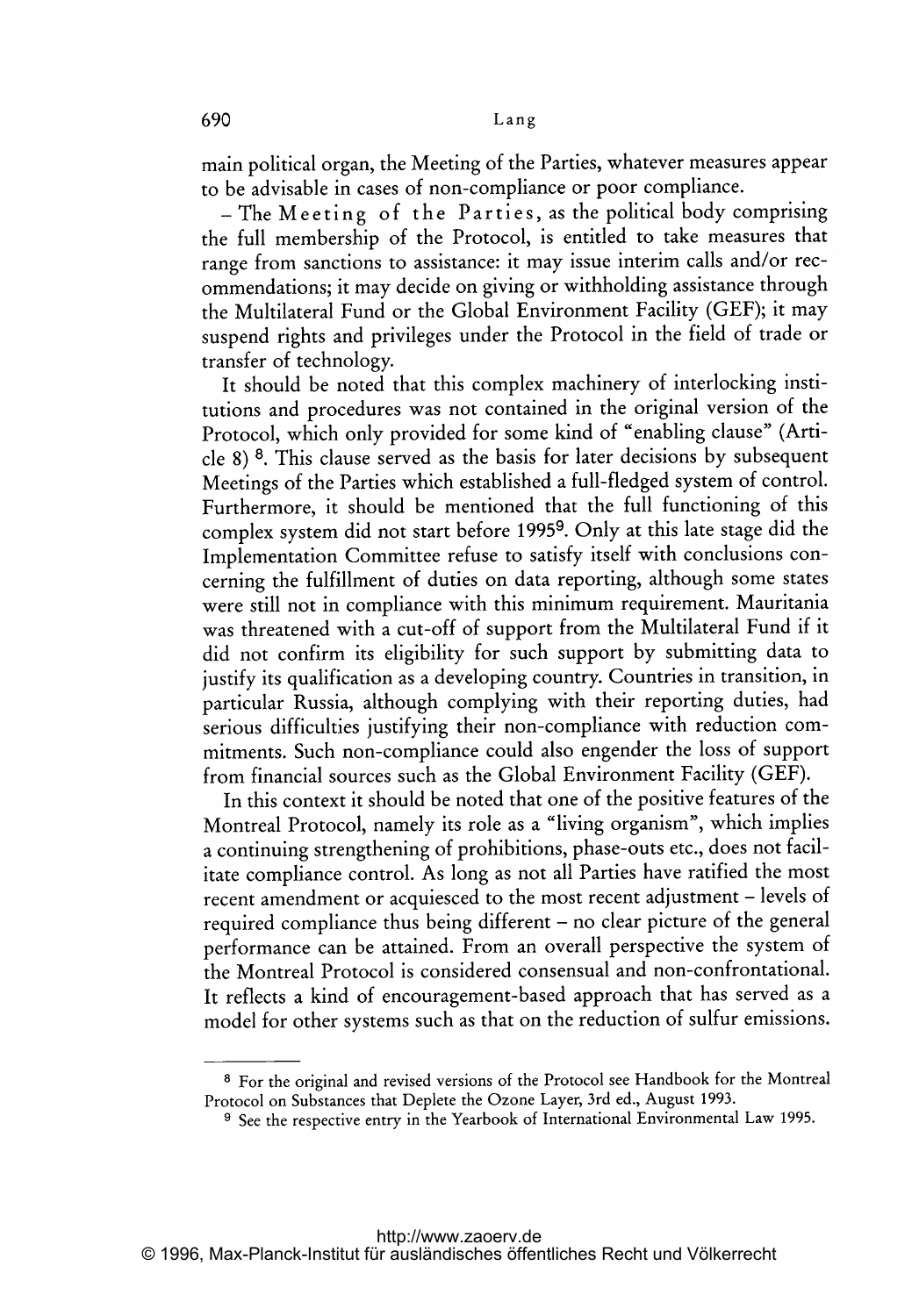The Framework Convention on Climate Change (1992) has been considered a brain-child of the Montreal Protocol<sup>10</sup>. Despite some grain of truth in this statement, the differences between the two instruments are much too salient to allow for <sup>a</sup> simple comparative analysis. Whereas the Montreal Protocol is the second step in <sup>a</sup> "framework convention *cum* protocol" approach, the Climate Change Convention is only the first step in such <sup>a</sup> system. This means that compliance with the Montreal Protocol requires compliance with quantified targets (emissions, consumption, production) within certain time-limits. Such stringency is alien to the commitments contained in the Climate Convention. Thus, any mechanism of control under the latter instrument can only produce results that are much less concrete than those emerging from the controlsystem established under the Montreal Protocol. Furthermore, the Protocol is an instrument already functioning, whereas the Convention's system is only about to be established.

What are the institutional perspectives of this new system? They are certainly less concrete than those under the Montreal Protocol. Nevertheless, they should not be neglected as regards the potential for evolution in the future, especially because the Climate Convention follows two separate tracks, one which relates to collective implementation, and the other which covers individual compliance<sup>11</sup>.

The so-called Subsidiary Body for Implementation (Article 10) differs in many respects from the Implementation Committee of the Montreal Protocol:

- It is not supposed to monitor the performance of individual countries, but to "assess the overall aggregated effect of the steps taken by the Parties" (collective implementation).

- It is an open-ended body, <sup>a</sup> fact which causes doubts concerning its efficiency. But, in this context, government representatives who are members of this body should be "experts on matters related to climate change". It has yet to be seen whether this will remain <sup>a</sup> dead letter.

- It does not have any investigative or recommendatory functions, but only "considers" information received and only "assists" the main organ, namely the Conference of the Parties. This relatively weak and vague lan-

<sup>10</sup> W. Lang, Is the Ozone Depletion Regime <sup>a</sup> Model for an Emerging Regime on Global Warming?, UCLA journal of Environmental Law & Policy, 9/2,1991.

<sup>11</sup> For the respective provisions see ILM <sup>31</sup> (1992), 849; for the most comprehensive commentary see D. Bodansky, The United Nations Convention on Climate Change: A Commentary, The Yale journal of International Law, 18/2 (Summer 1993), <sup>453</sup> - 558.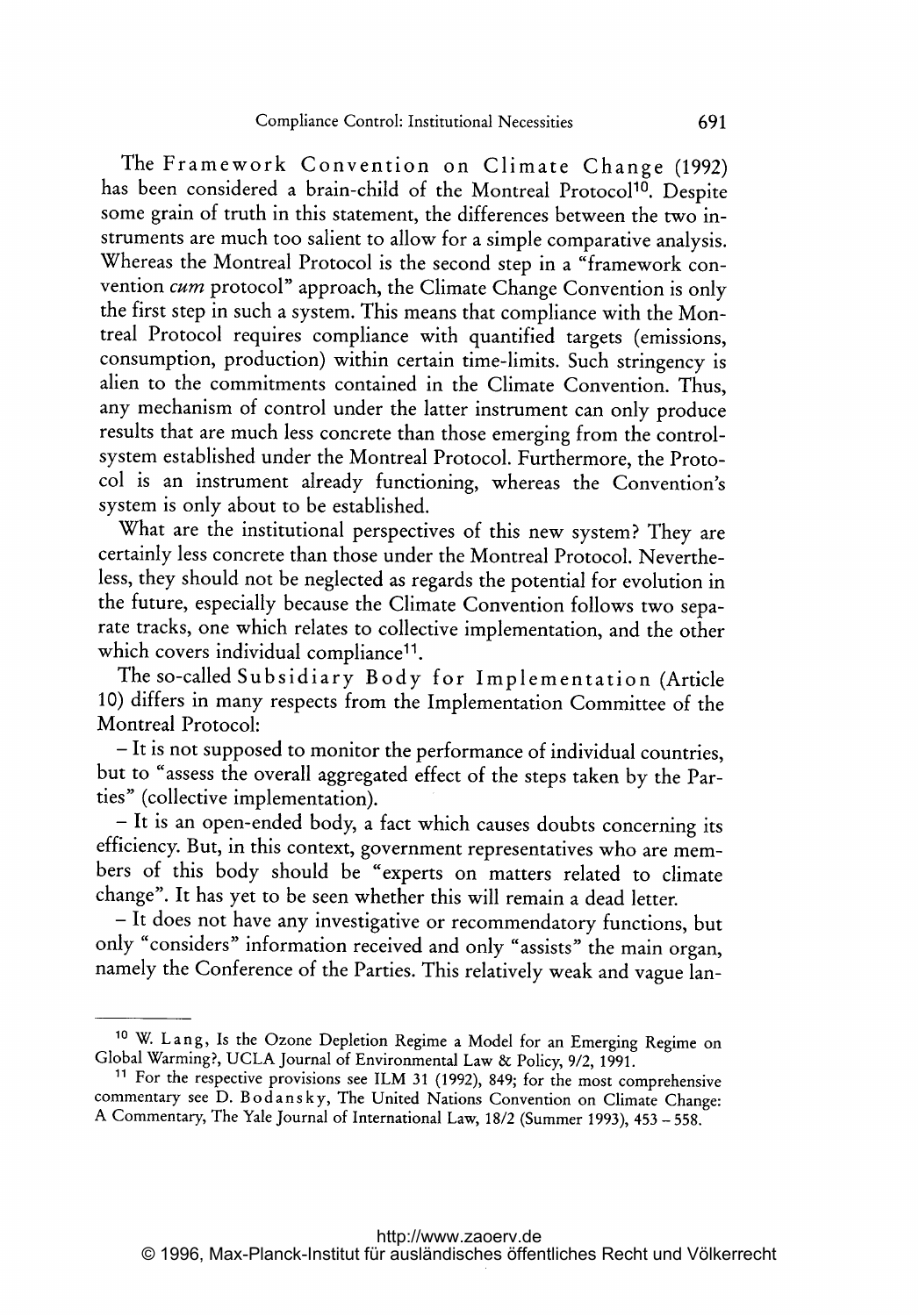guage corresponds to the very nature of this body which is not expected to examine the concrete behaviour of individual countries, but only to review the general impact of measures, taken by the collective membership, on the state of global climate.

As regards the control of individual compliance, the first Conference of the Parties (Berlin, 1995) fulfilled the mandate given to it by Article 13, namely to consider "the establishment of a multilateral consultative process available to Parties on their request for the resolution of questions regarding the implementation of the Convention", by establishing a working group<sup>12</sup>. Article 13 allows for the establishment of an appropriate mechanism by <sup>a</sup> simple decision of the Conference of the Parties. The language of Article <sup>13</sup> suggests that such compliance control may only be triggered by one of the Parties, but not by the Secretariat (as in the Montreal Protocol). Furthermore, in the light of the negotiating history of the Convention two options are likely to be pursued in this context: either the establishment of <sup>a</sup> standing committee (see the Montreal Protocol) or the appeal to *ad hoc* panels (see GATT/WTO)<sup>13</sup>. In addition, as the Convention does not contain concrete targets and time-tables, the results of this individualized procedure will be much more diffuse than those in the context of the Montreal Protocol.

Whatever mechanism and procedure will finally be agreed upon under Article 13, it has still to be decided whether this system should also be applied to Protocols (C02) or other instruments still to be elaborated under the Convention. In view of the strong role already assigned to the Conference of the Parties as such (the political body), it is likely that measures to be taken in the case of non-compliance will have to be approved by that supreme organ, which will then not only be the main law making institution of this regime but also its organ of last resort as regards the application of law. It is certainly too early to forecast the time-frame for the negotiations to be undertaken by the new working group established by the Berlin conference. In light of the well-known opposition of many de-

<sup>12</sup> The results of the Berlin Conference were reprinted in ILM <sup>34</sup> (1995), 1671; for <sup>a</sup> comment see A. K <sup>I</sup> <sup>e</sup> mm, Die Ergebnisse der Berliner Klimakonferenz, Recht der Energiewirtschaft 6, 1995, 233 - 237.

<sup>&</sup>lt;sup>13</sup> D. Victor, Design Options for Article 13 of the Framework Convention on Climate Change: Lessons from the GATT Dispute Panel System, International Institute for Applied Systems Analysis (Laxenburg - Austria), November 1995.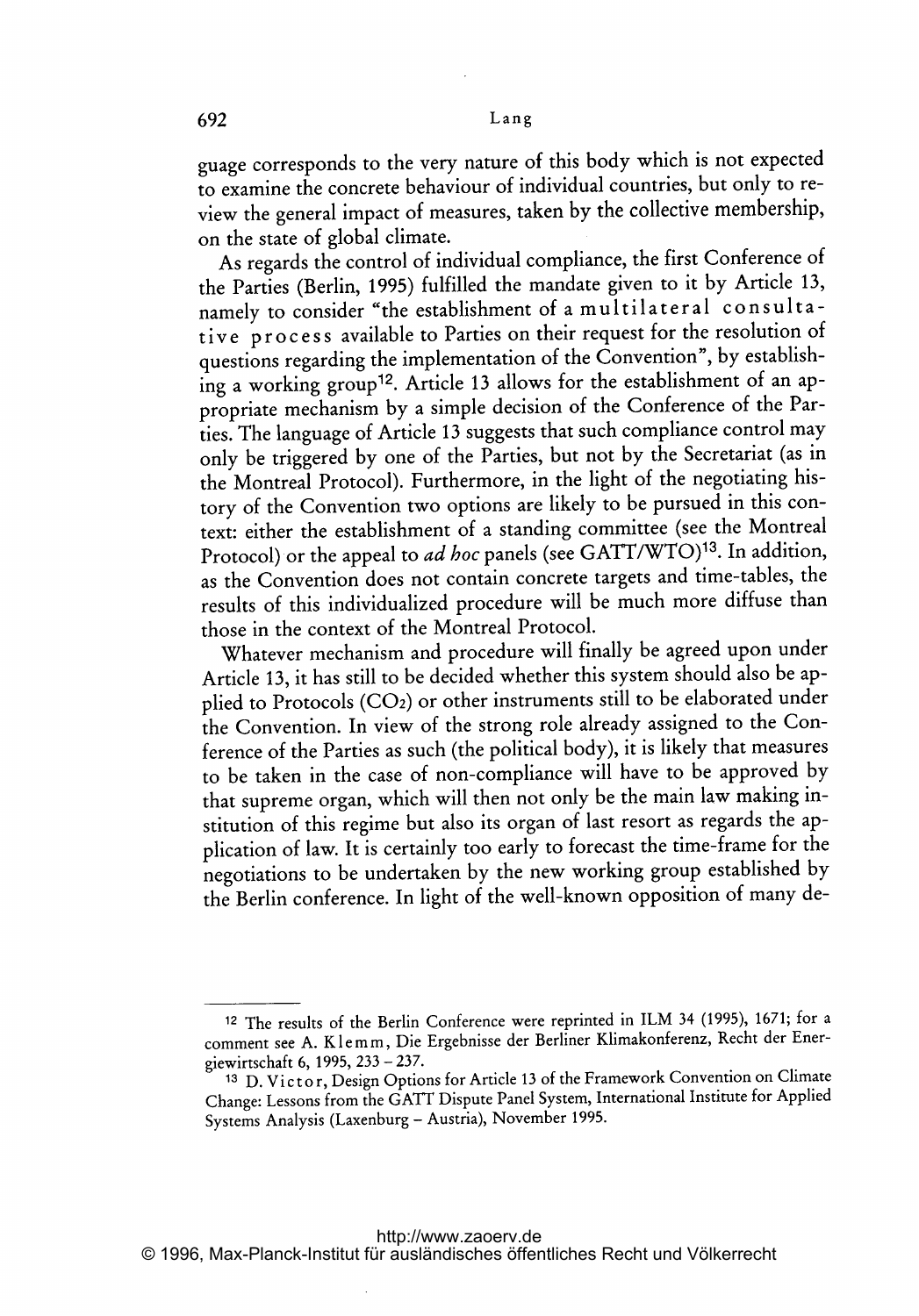veloping countries to compliance control as such, early results are not to be expected14.

Another system of compliance control likely to emerge is contained in the Convention for the Protection of the Marine Environment of the North-East Atlantic (1992)<sup>15</sup>. In this regional context <sup>a</sup> number of specific features should be noted:

- A political body (Commission) composed of government representatives, which shall meet at regular intervals, is entitled to "assess their compliance with the Convention and the decisions and recommendations adopted thereunder" (Article 23a).

- The same body may "decide upon and call for steps to bring about full compliance including measures to assist <sup>a</sup> Contracting Party to carry out its obligations" (Article 23b).

- A decision of that body is binding for those Parties which voted for it and did not "opt out" within 200 days after its adoption, provided also that <sup>a</sup> three-quarter majority supports the decision (Article 13/2).

If this system of compliance control takes off in real life, it could constitute <sup>a</sup> model for other environmental regimes in which participating countries have the same or similar levels of economic development: Compliance control is not restricted to the basic obligations under the Convention itself, but refers also to new obligations that may be contained in later instruments (decisions and recommendations). Thus, a kind of flexibility similar to that of the Montreal Protocol is envisaged, the latter being further developed by means of so-called amendments and adjustments. The reference to "steps to bring about full compliance" would suggest that the negotiators had among "measures to be taken" sanctions foremost on their mind. However, <sup>a</sup> later reference to "measures to assist" justifies the assumption that this encouragement-based approach has at least the same priority as punishment. Finally, it should be mentioned that the question of the legally binding nature of the decisions of the control body has been clearly settled only in respect of this treaty. As regards the legal nature of decisions taken under the two other treaties, this question has never been clearly raised or settled<sup>16</sup>.

<sup>&</sup>lt;sup>14</sup> For a comprehensive analysis see also J. Werksman, Designing a Compliance System for the Climate Change Convention, FIELD-Working Paper; an earlier study is contained in Doc. A/AC 237/59 of <sup>26</sup> July 1994.

<sup>15</sup> Reprinted in ILM <sup>32</sup> (1993), 1069.

<sup>&</sup>lt;sup>16</sup> For an evaluation of the OSPAR Convention see also Ph. S and s, Principles of International Environmental Law, Manchester 1995, 156.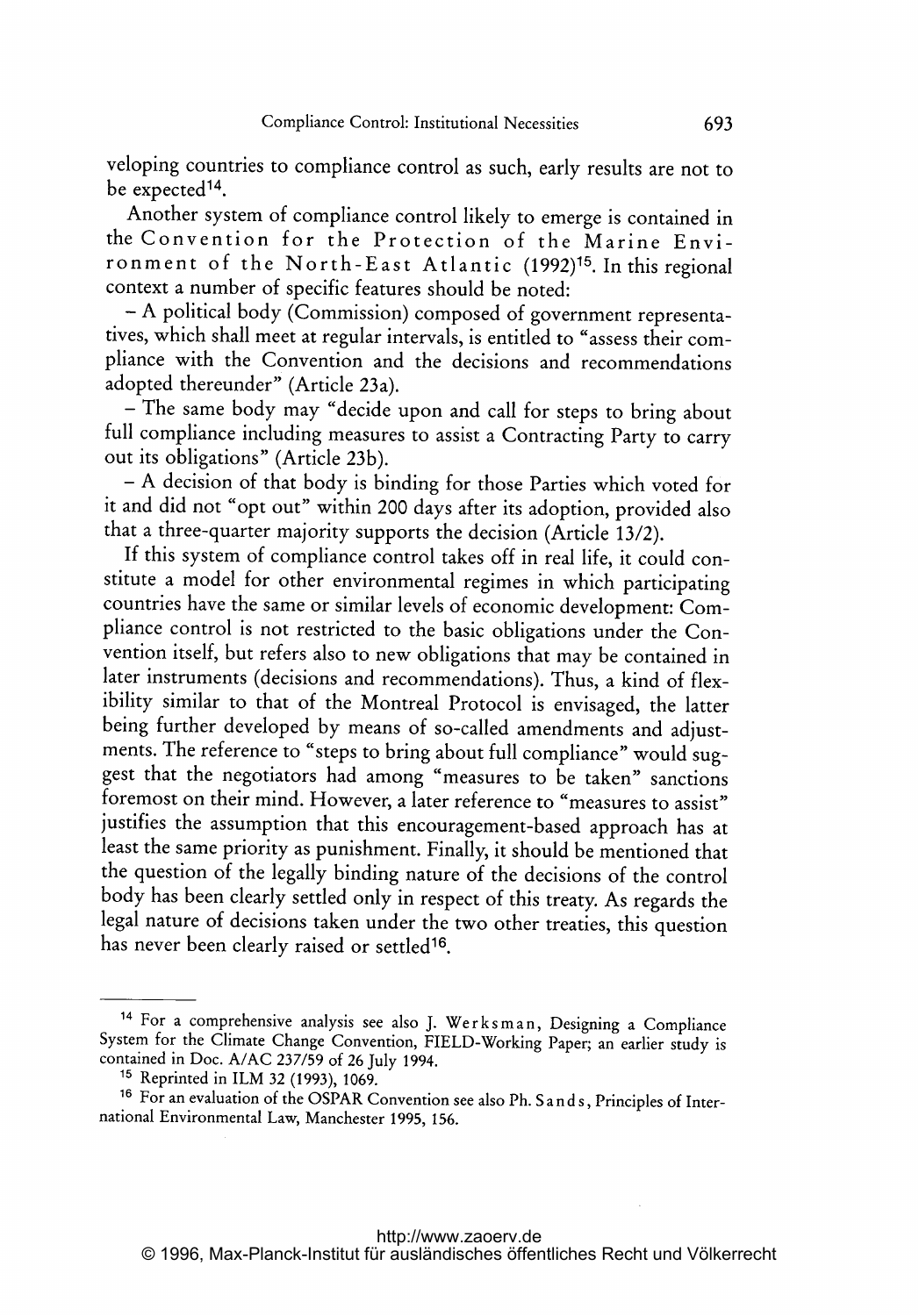#### 694 Lang

#### 4. Institutional Necessities

Against the background of these three cases and in the light of the institutional possibilities earlier referred to some preliminary conclusions may be drawn as to what would or should be the minimum requirements of <sup>a</sup> satisfactory system of compliance control. Such <sup>a</sup> list should not lack vision and ambition, but it should also not neglect considerations of political and economic feasibility which are frequently hidden behind the smokescreen of arguments about sovereignty. Thus, such <sup>a</sup> catalogue of requirements should be balanced and weigh the environmentally desirable against the practically achievable<sup>17</sup>

First and foremost an institution is needed that collects national reports or is itself entitled to collect adequate information from whatever sources are available, be they governmental, NGO-based or other. Such an institution will most probably be <sup>a</sup> bureaucratic/administrative body (Secretariat) which transforms <sup>a</sup> broad range of data into some comparable set of information and ensures to some extent the reliability of these basic elements necessary for any meaningful process of monitoring and review.

Second, the task of evaluating and interpreting data and facts is likely to be entrusted to <sup>a</sup> separate body which is either composed of individual experts or government representatives, and which may be either selective in its membership or open-ended. The consequences of the various options have already been highlighted. Some compromise may be achieved, if the requirement that government representatives have to be experts (Climate Change Convention) is taken seriously. A judicial body is unlikely to play <sup>a</sup> role in this context; it may perform <sup>a</sup> useful function in the context of dispute settlement.

Third, the "taking measures" function will most probably be reserved for the main political body of the respective treaty, which acts on its own or upon recommendation from the "reviewing" and/or "recommendatory" body. Whether these measures are of <sup>a</sup> punitive character or involve encouragement or assistance will depend upon the overall approach of the respective regime. Whether the decisions made by the competent body are compulsory in a strictly legal sense will most probably be left open in global treaties but may receive <sup>a</sup> positive reply in regional contexts. It may, however, not be excluded that the second and third functions are performed within one and the same body.

<sup>17</sup> On external supervision by international organizations see also N. Blokker/ S. Muller (eds.), Towards More Effective Supervision by International Organizations, Some Concluding Observations, Dordrecht 1994, <sup>280</sup> - 298.